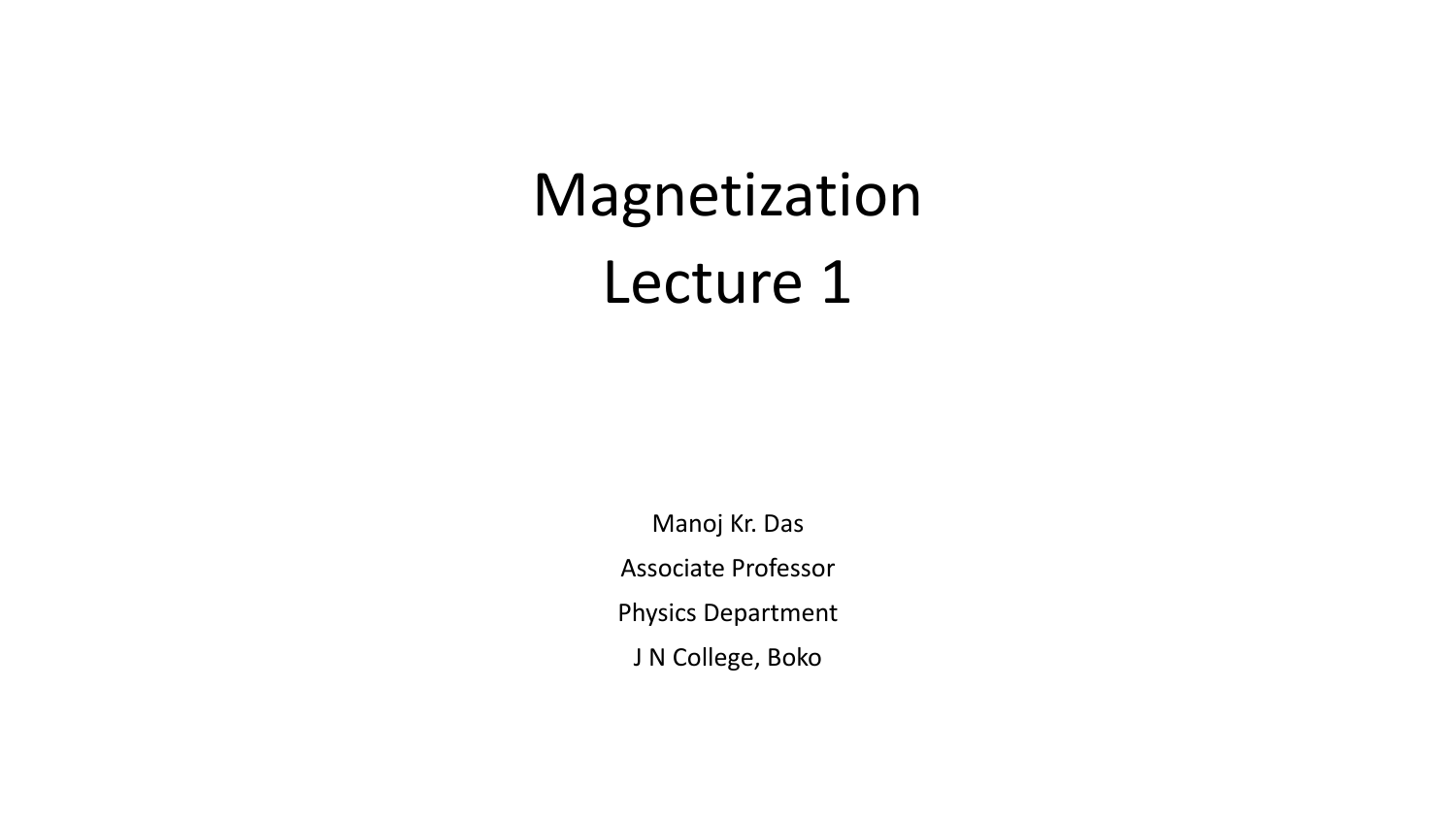# **Magnetic Intensity:**

Force experienced by a unit  $N - pole$  around it is called intensity at that point. SI unit is Newton/Weber

# **Lines of force:**

Path along which a unit  $N - pole$  placed in a magnetic field is directed called line of force. The tangent at any point on this curve gives direction of intensity at that point.

#### **Flux:**

Magnetic lines of force lie in all planes around a magnet is known as flux. SI unit is Weber.  $1 Weher = 10<sup>8</sup> Maxwell$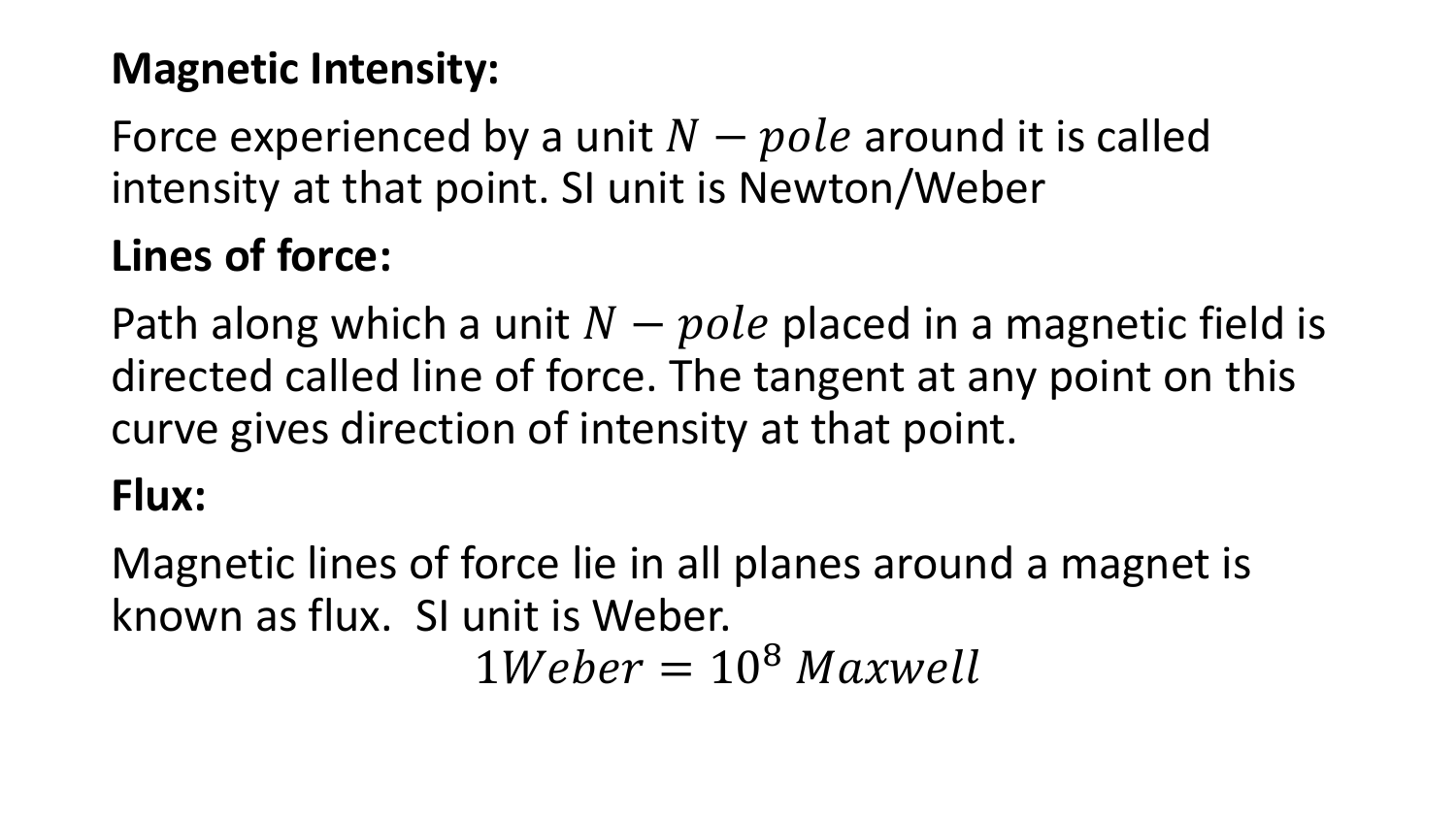The flux per unit area is flux density, it is denoted by  $B$  and known as Magnetic Induction. It depend on magnetic field & nature of medium.  $B = \mu H$ 

#### **Magnetic Moment:**

It is the product of one of pole strength and magnetic length.  $M = m \times 2l = 2ml$ 

Here  $m$  is pole strength and 2l is length of magnet

# **Magnetic Potential:**

The work done to bring unit  $N - pole$  to a certain point is known as magnetic potential at that point.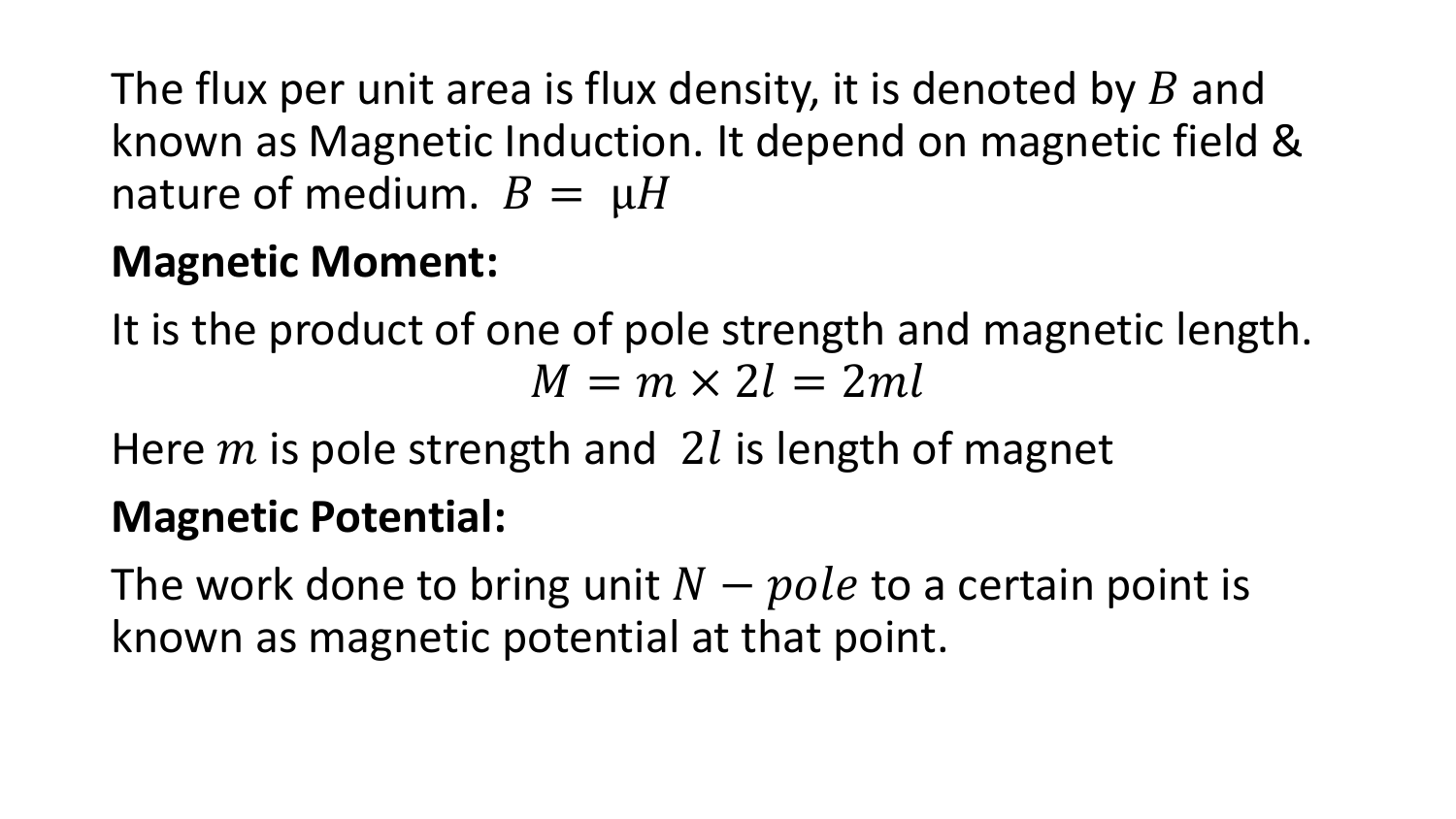Let  $\emptyset_A$  and  $\emptyset_B$  be the potential at point A and B respectively, then the magnetic intensity

$$
H = \frac{\phi_A - \phi_B}{AB}
$$

If AB is very small and the field is non uniform then

$$
H=-\frac{d\phi}{dx}
$$

$$
d\phi = -Hdx
$$

Where  $d\phi$  is the potential difference across AB,  $dx$  is distance between them and  $(-)$  indicates that work is done against the force. So intensity of magnetic field is define as rate change of magnetic potential at that point.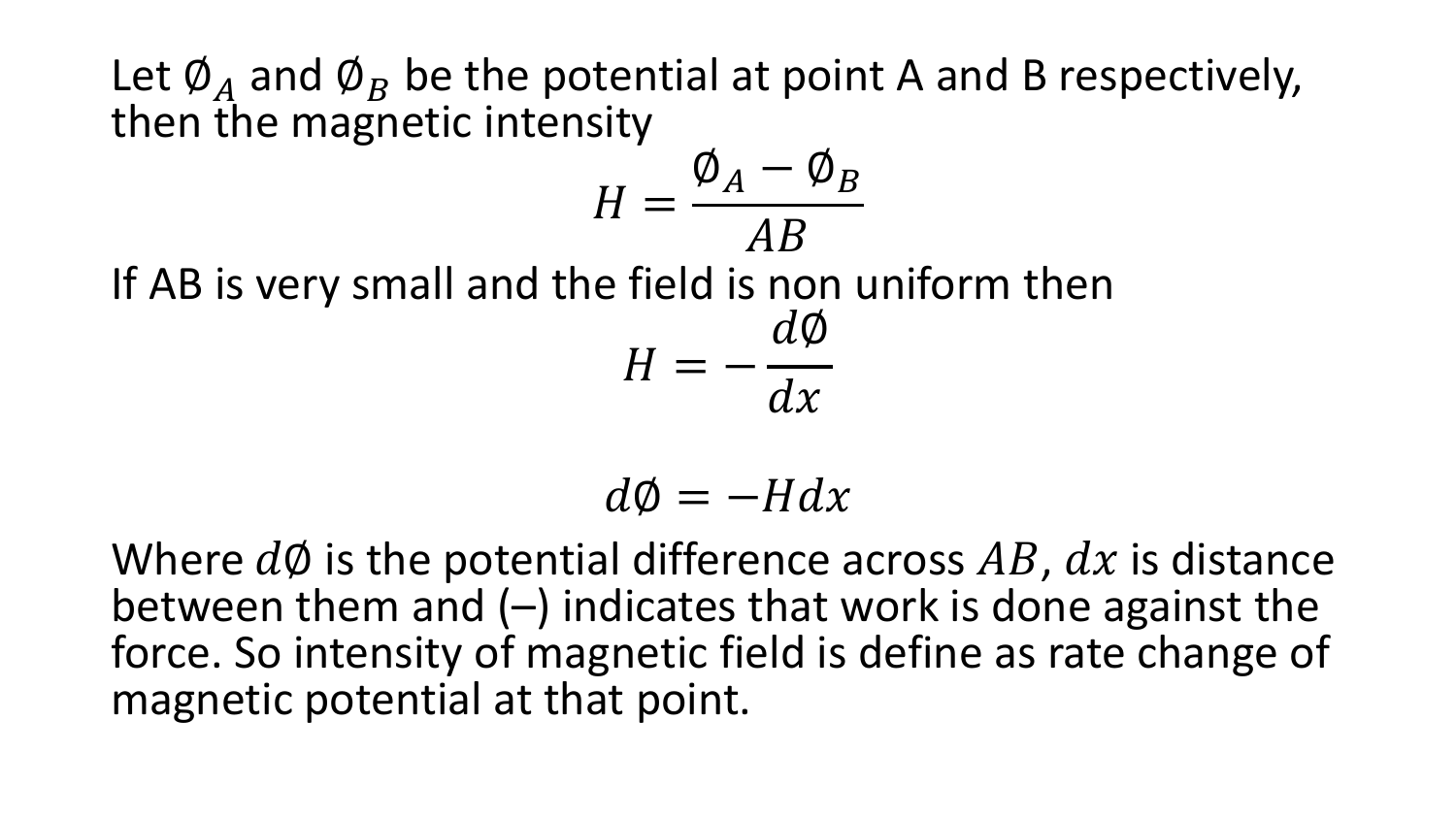# **Intensity of Magnetization:**

If a magnetic substance is placed in a magnetic field, it acquires magnetism due to induction. So the substance possesses a magnetic moment. This moment per unit volume is called the intensity of magnetization.

Let a circular cylinder  $SN$  of length  $2l$  and cross-sectional area A, its  $S - end$  acquires south polarity  $(-m)$  and  $N$ end acquires north polarity  $(+m)$ , so magnetic moment  $M =$  $2ml$  and Intensity of magnetization

$$
I_m = \text{Magnetic moment/Volume}
$$
  

$$
I_m = \frac{2ml}{2l \times A} = \frac{m}{A}
$$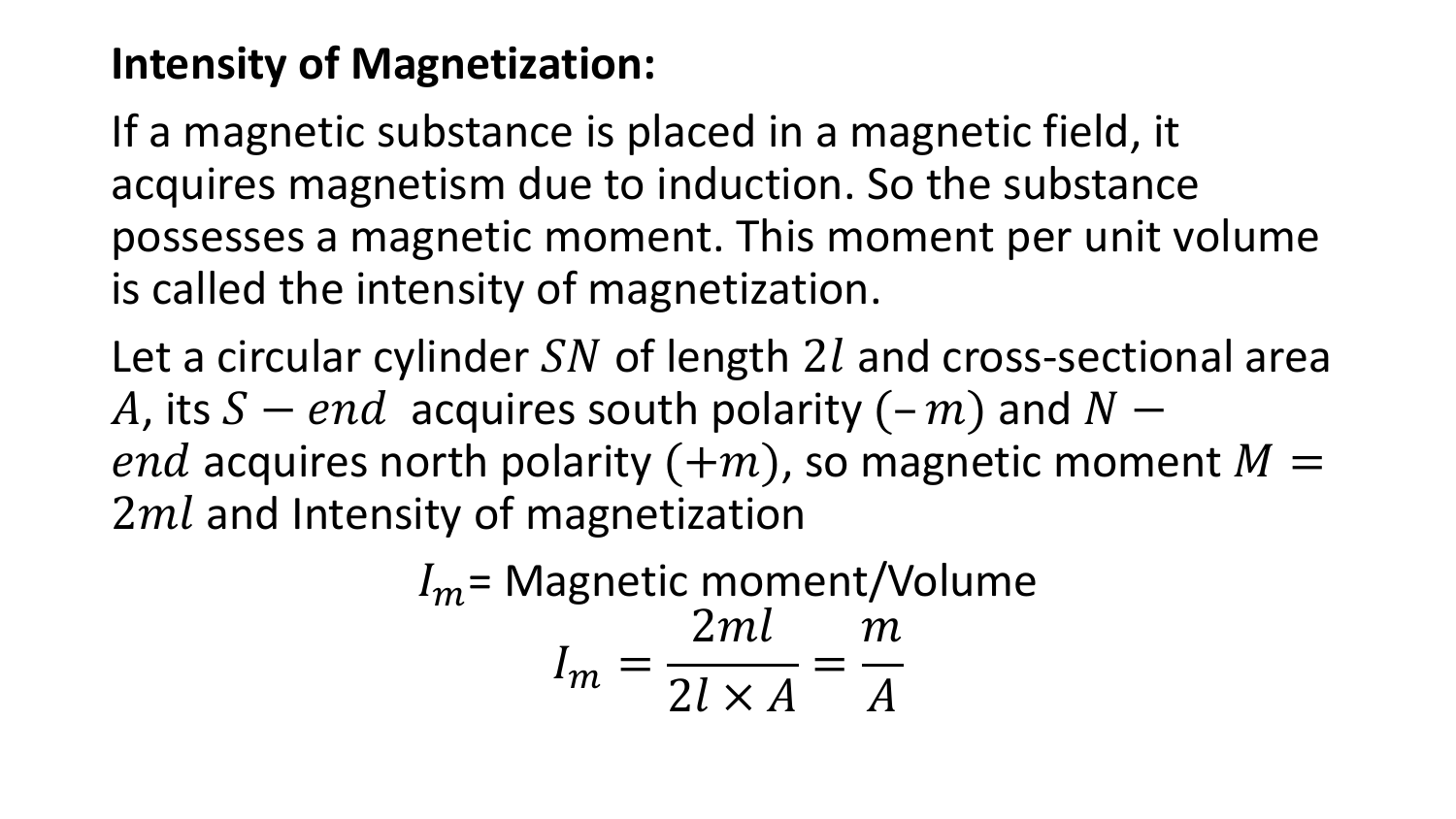Therefore intensity of magnetization may also be defined as the pole strength acquired by the magnetic substance per unit area.

# **Magnetic Shell:**

Magnetic shell is the thin sheet of ferromagnetic materials and uniform thickness and magnetized so that the direction of magnetization is everywhere normal to the surface of the sheet.

Shell are made up of large number of dipoles situated in such a way that materials have opposite polarities at two faces. Magnetic moment are the vector sum of constituent dipoles

The strength of the shell is equal to the magnetic moment per unit area.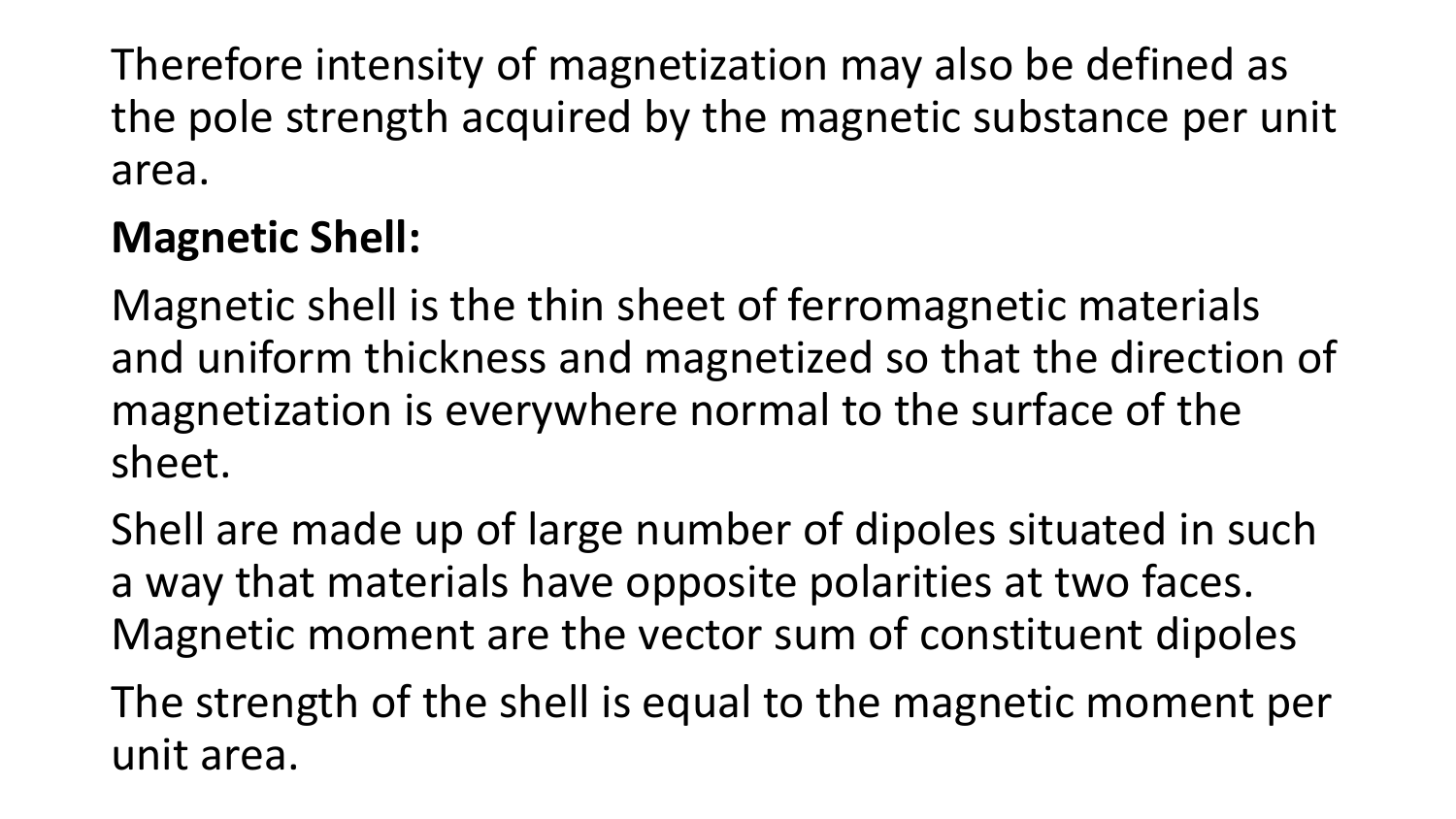#### **Now**

$$
I_m = \frac{Magnetic \; Moment}{Volume}
$$

$$
I_m = \frac{M}{V}
$$

$$
I_m = \frac{m \times t}{A \times t}
$$

$$
I_m = \frac{m}{A}
$$

$$
m = I_m \times A
$$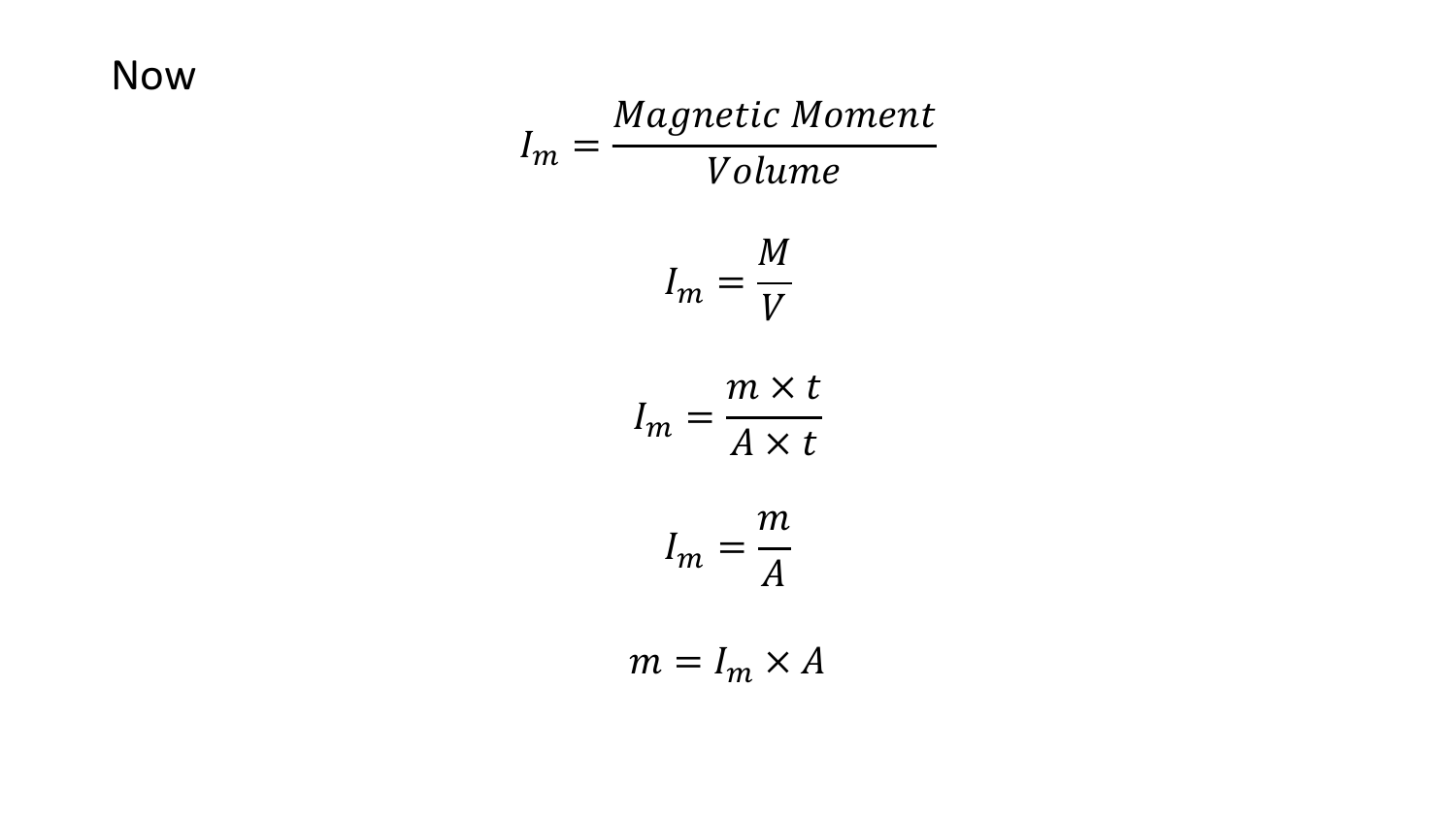Magnetic Moment of the shell  $= m \times t = I_m \times A \times t$ So strength of the shell

$$
\Omega = \frac{Magnetic\; Moment}{Area}
$$

$$
\Omega = \frac{I_m \times A \times t}{A} = I_m \times t
$$

Here  $I_m$  is the intensity of magnetization, t is the thickness of shell,  $\tilde{A}$  is the surface area, V is the volume,  $m$  is the pole strength.

# **Magnetic Permeability & Susceptibility:**

If a magnetic substance is placed in a magnetic field the two types of lines of force may be taken into consideration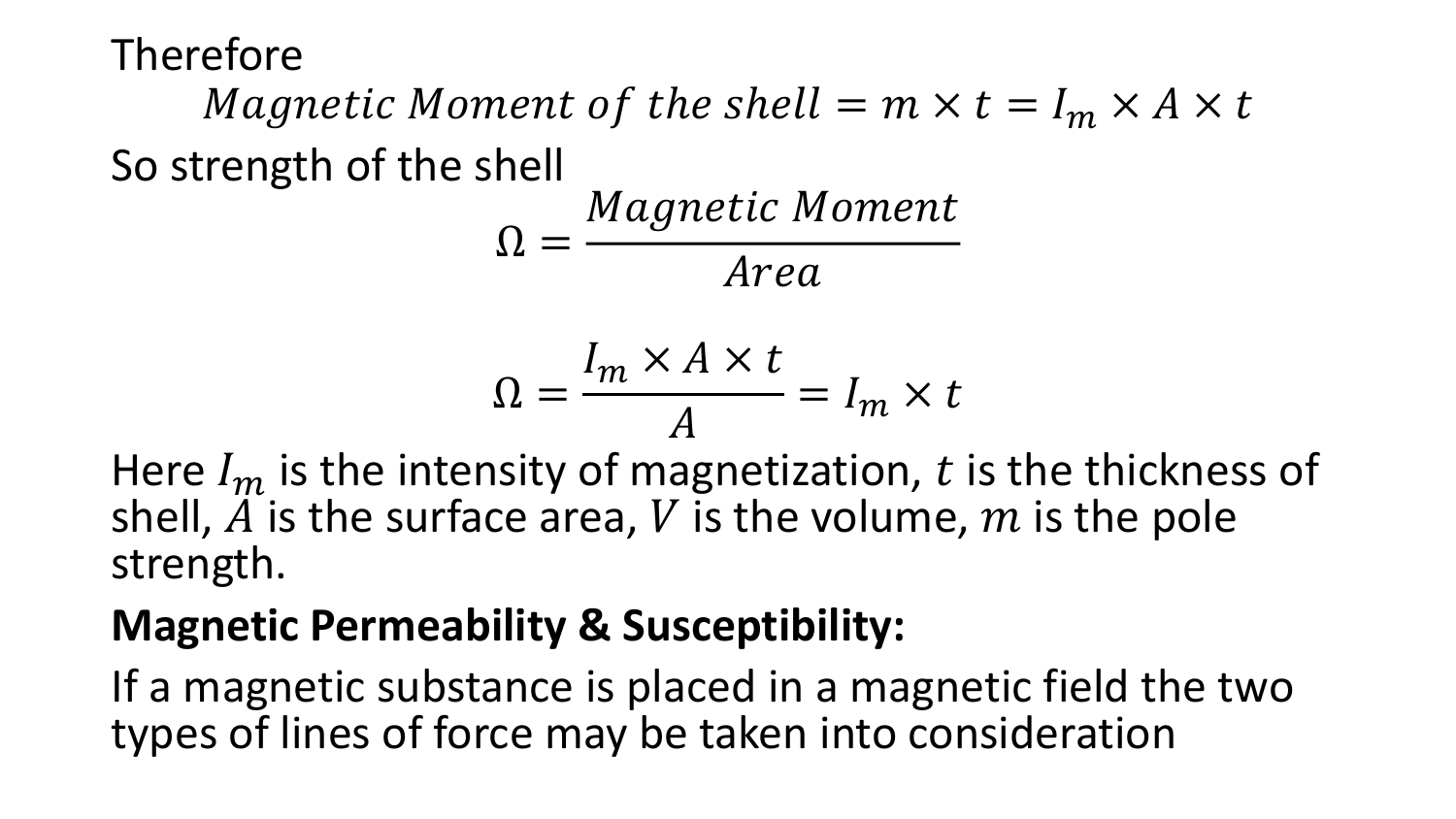First one is due to magnetizing field and second one is due to magnetization of substance

Let a cylindrical bar of cross-sectional area  $A$  is placed in a magnetic field  $H$ . If the bar is non magnetic, the lines of force crossing the cylinder will be  $A \times H$ . But if bar is magnetic substance the substance itself will be magnetized by induction. Then in addition of original lines of force, a certain number of lines of force enter into the substance due to magnetization. Therefore the degree to which the lines can penetrate into a magnetic substance is known as permeability. It depends on the nature of the substance.

In other words the ratio of magnetic induction  $(B)$  produced in a magnetic substance to the magnetizing field  $(H)$  is called the permeability of the medium.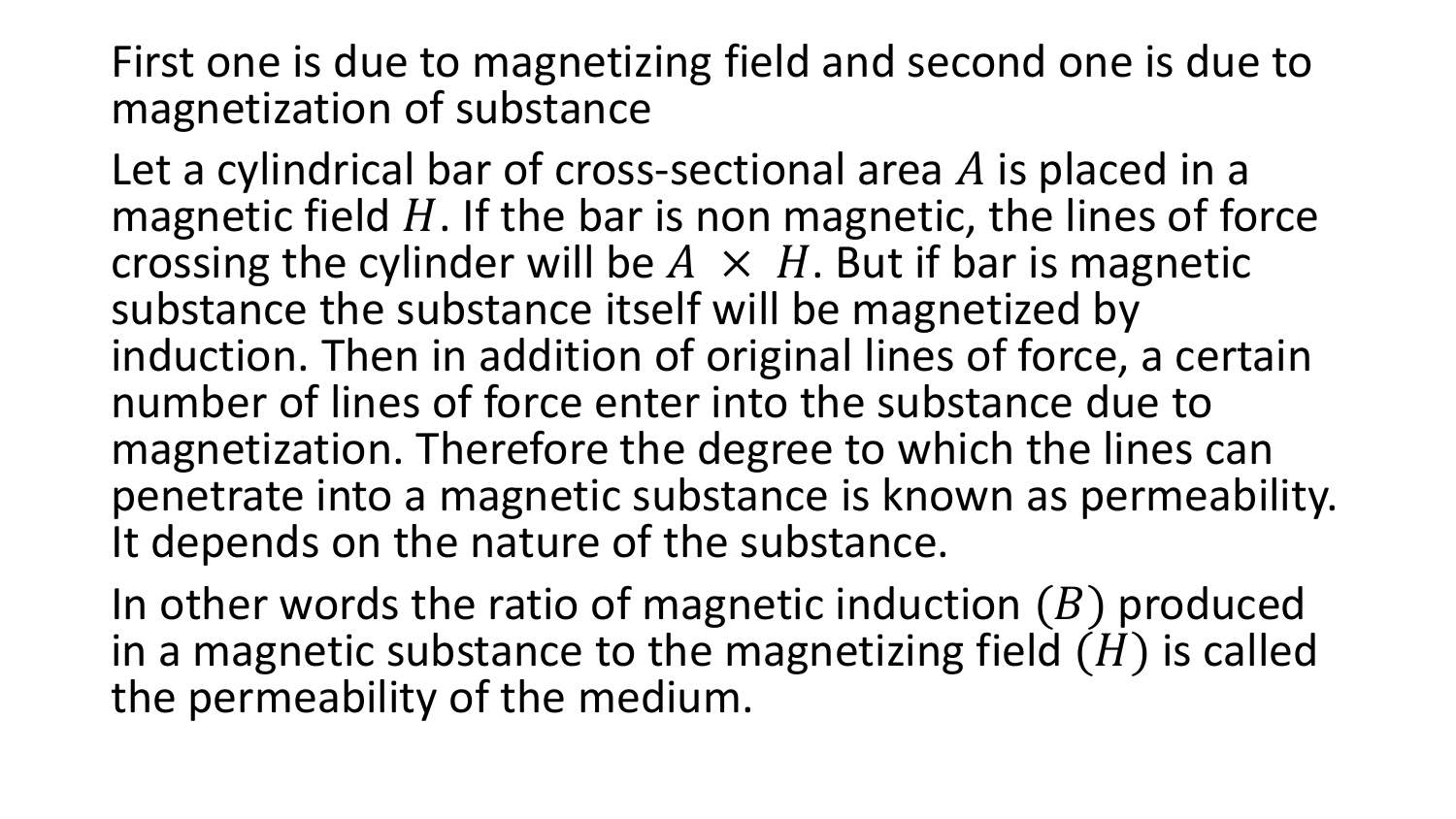$$
Permibility\ (\mu) = \frac{B}{H}
$$

Here  $\mu = \mu_0 \mu_r$ 

 $\mu_0$ is the permeability for free space and  $\mu_r$  is the relative permeability of the medium

Again the ratio of magnetization of a magnetic substance to the magnetizing field is called susceptibility of the medium.

> $Susceptibility(\chi)=$  $I_m$  $\boldsymbol{H}$

The relation between them is

$$
\mu=\mu_0(1+\chi)
$$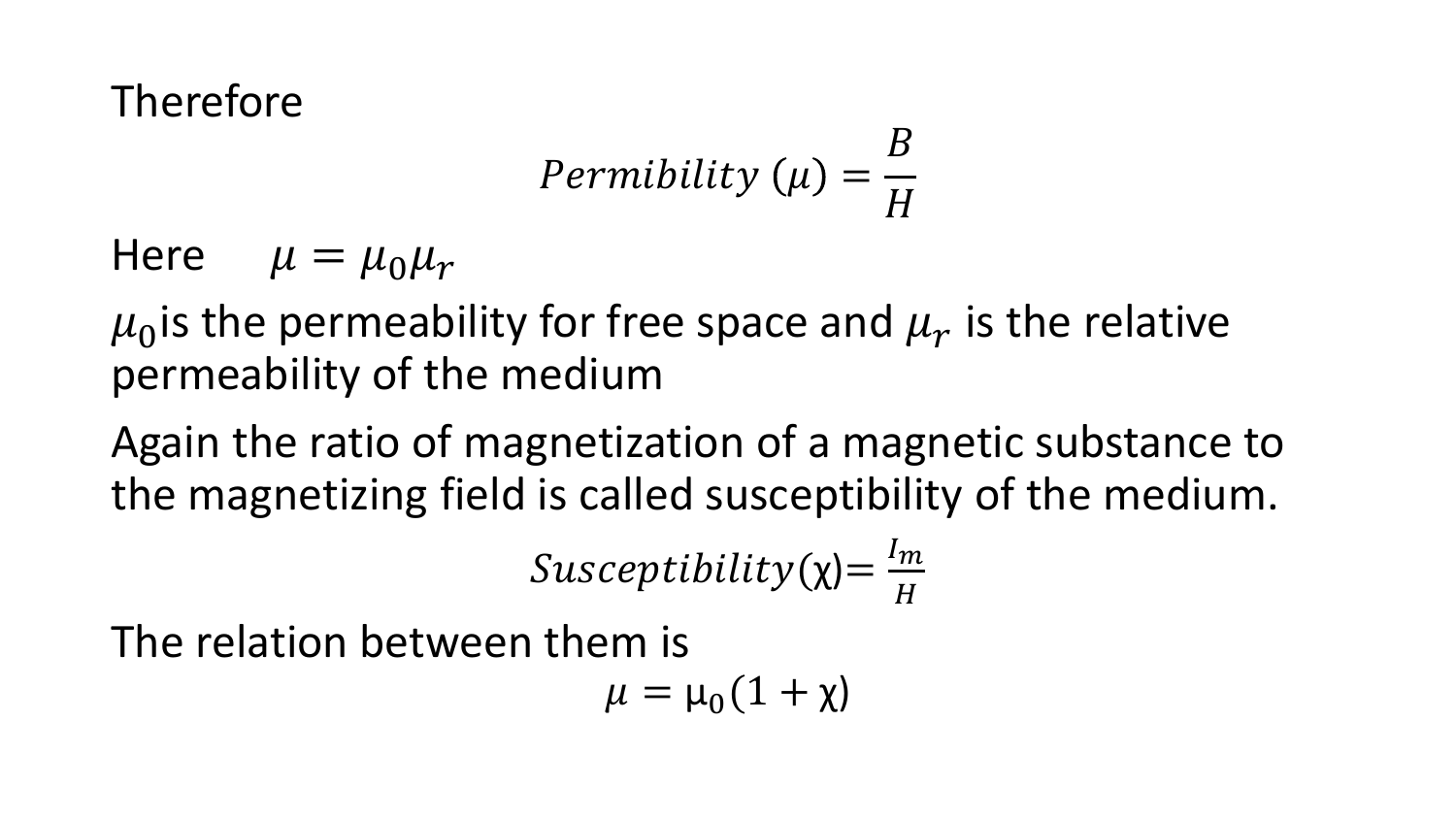# **Theories of Magnetism:**

The magnetic properties of solids are classified into three categories

- (i) Diamagnetism
- (ii) Para magnetism
- (iii) Ferromagnetism

Let *AB is* magnetic substance in a magnetic field *H*. If the magnetic moment per unit volume is *M*, Where *M* is known as Magnetisation.

For isotropic substances *M* and *H* are parallel & their relation is

$$
M=\chi H
$$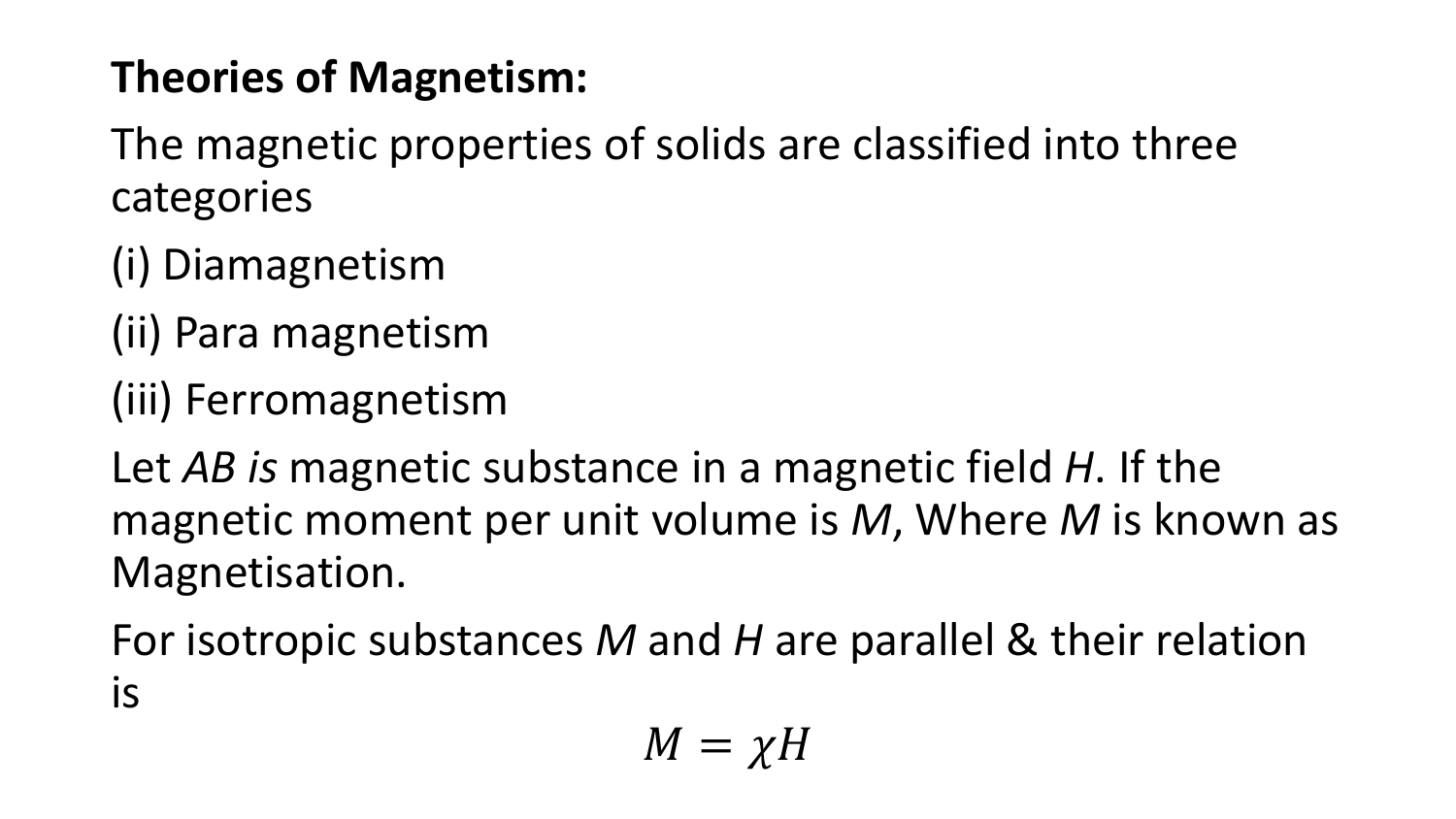Where  $\chi$  is known as magnetic susceptibility.

Now in case of diamagnetic substance, the induced moment produces a negative susceptibility.

In case of paramagnetic substances the susceptibility is positive and it depends on temperature.

Again the magnetic induction *B* can be written as

$$
B=\mu_0(H+M)
$$

Where  $\mu$  is known as permeability of the substance.

For diamagnetic & paramagnetic substances the permeability is constant. But for ferromagnetic it is not constant.

From the above two relation it is established that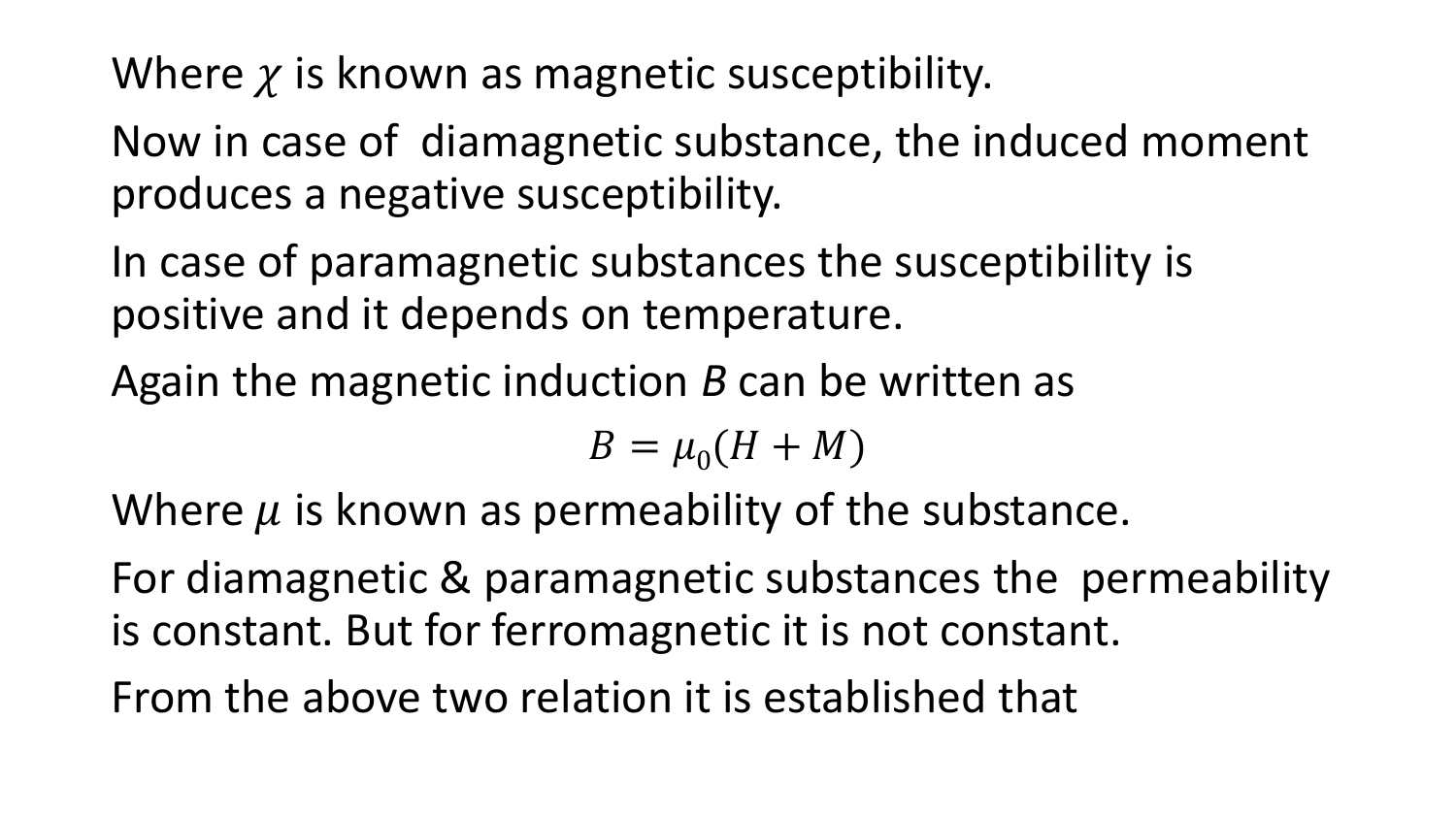$$
\mu = \mu_0(1+\chi)
$$

#### **Ferromagnetism:**

In case of ferromagnetic materials the magnetization and the magnetic field will exhibit hysteresis. Above a Critical temperature (Curie ferromagnetic temperature) the magnetization is zero.

Above a critical temperature  $\theta$  <sub>f</sub> the magnetization is zero.

Here  $\theta$   $_f$  is known as Curie ferromagnetic temperature.

Above the Curie temperature the susceptibility satisfies the relation which is known as Curie-Weiss Law

$$
\chi = \frac{c}{T - \theta}
$$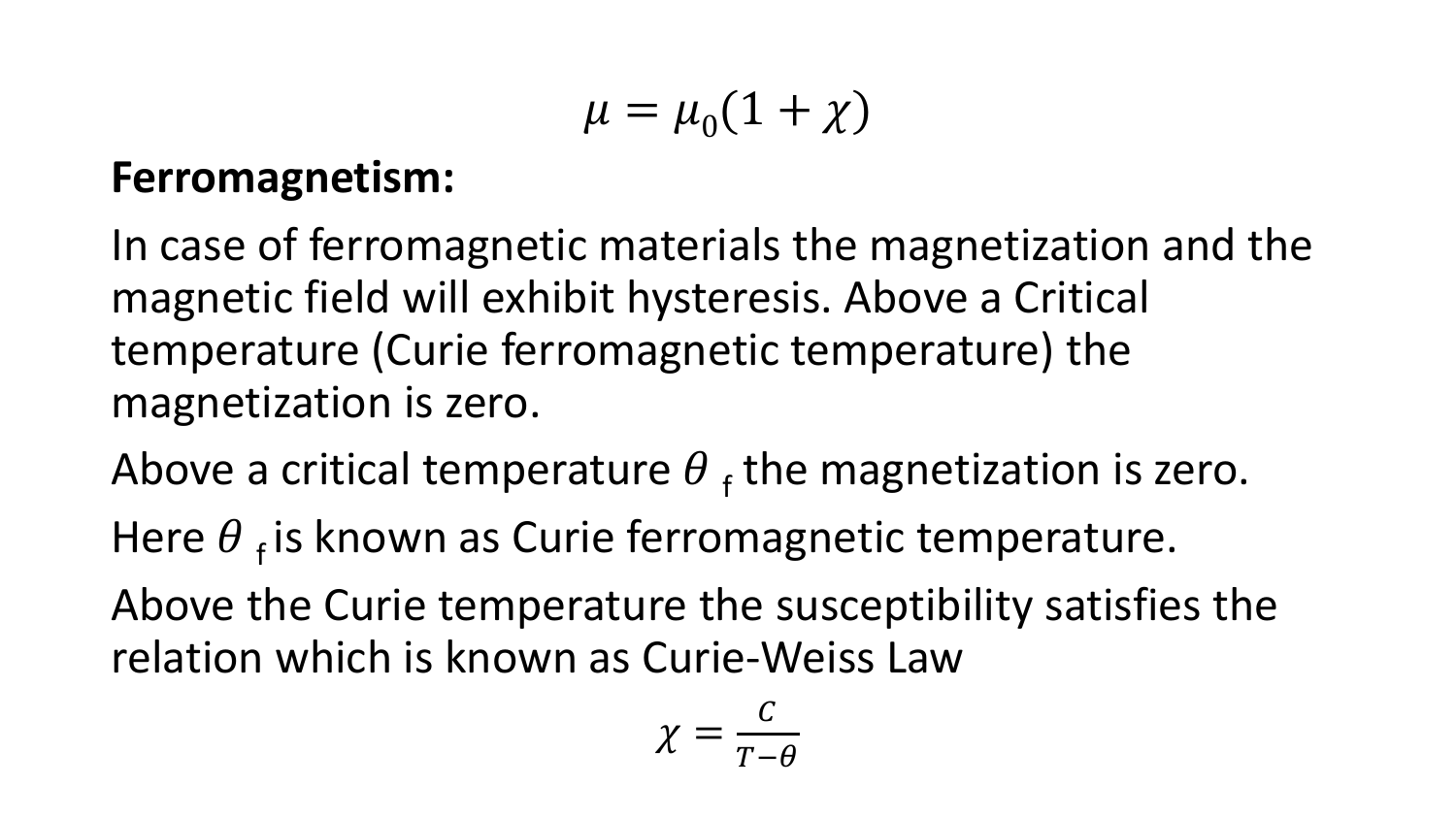$$
\chi=\frac{c}{T-\theta}
$$

Where C is known as Curie constant and  $\theta$  is paramagnetic Curie temperature.

Above the Curie temperature the susceptibility satisfies the Curie-Weiss Law

$$
\chi = \frac{c}{T-\theta}
$$

Where C is Curie constant and  $\theta$  is paramagnetic Curie temperature.

This law actually explains the ferromagnetic property as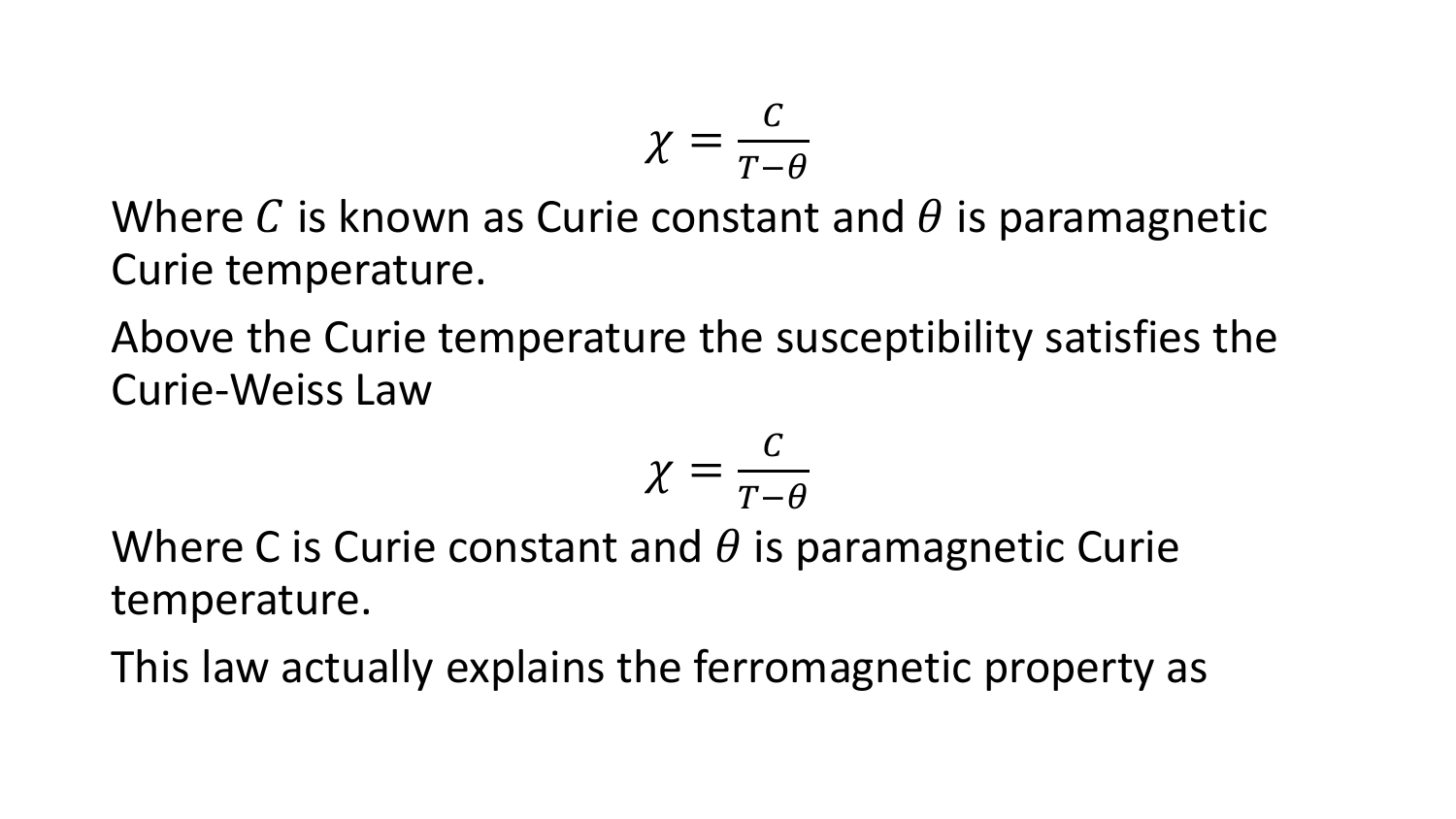(A) A macroscopic dimension of ferromagnetic material containing a small regions each of which are spontaneously magnetized.

The amount of magnetization is obtained from the sum of magnetic moment of each regions.

(B) Within each region, there exists a molecular field. So the dipoles are in parallel orientation as a result the specimen is spontaneously magnetized.

The molecular field *H<sup>m</sup>* can be given by the relation

$$
H_m = H + \gamma M
$$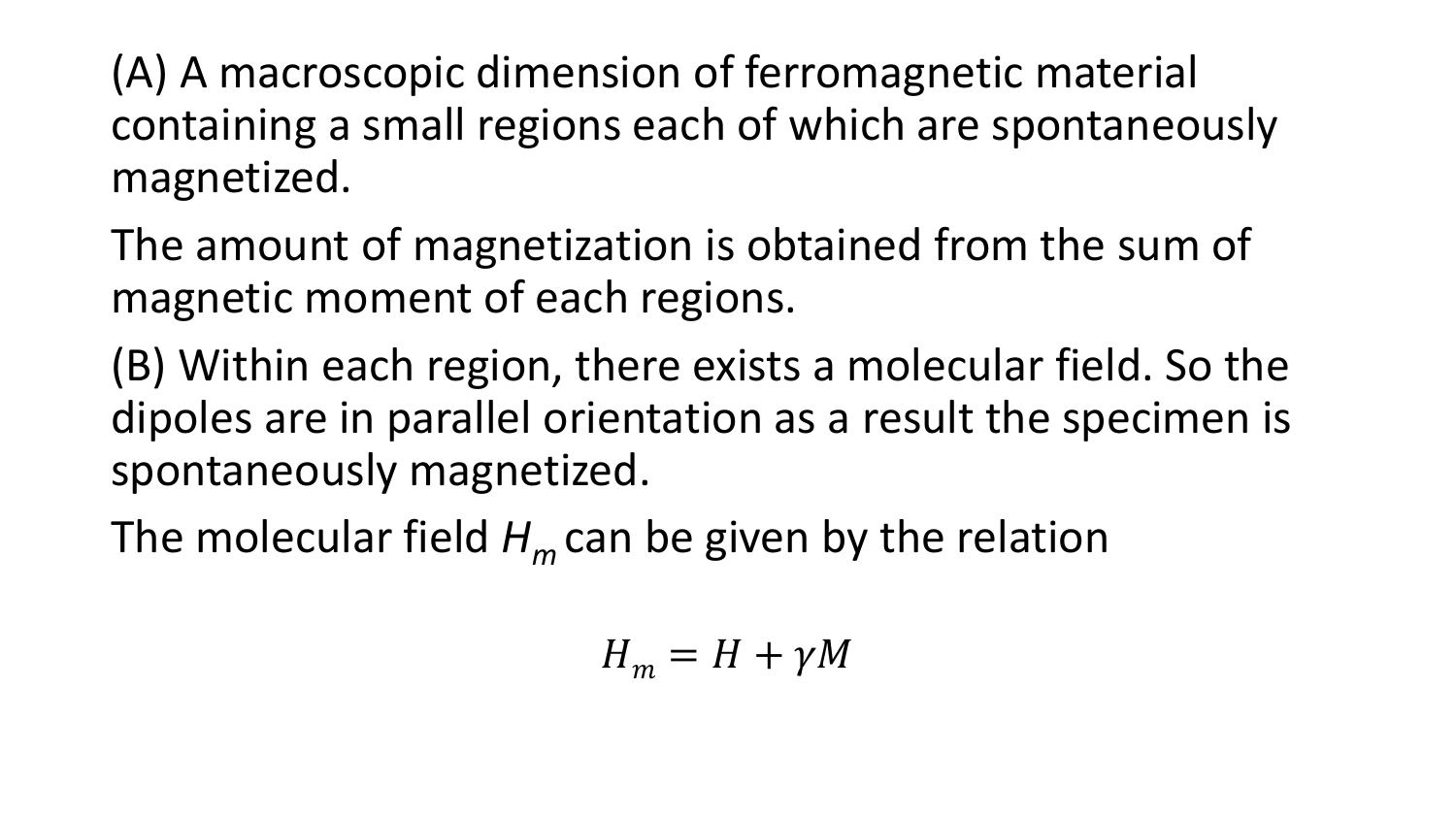Where *H* is the intensity of applied magnetic field and  $\gamma$  is molecular field (Weiss constant) and *M* is the magnetization.

Let the solid contains N numbers of atoms per unit volume, each of which has total angular momentum number *J*. Then the magnetization will be

$$
M = Nq\mu_B J B_J(x) \rightarrow (i)
$$
  
Where  $x = \frac{q\mu_B H J}{KT}$ , Here *H* is replaced by  $H_m$ .  
Therefore  

$$
x = \frac{q\mu_B J (H + \gamma M)}{KT}
$$

In case of spontaneous magnetization,  $H = 0$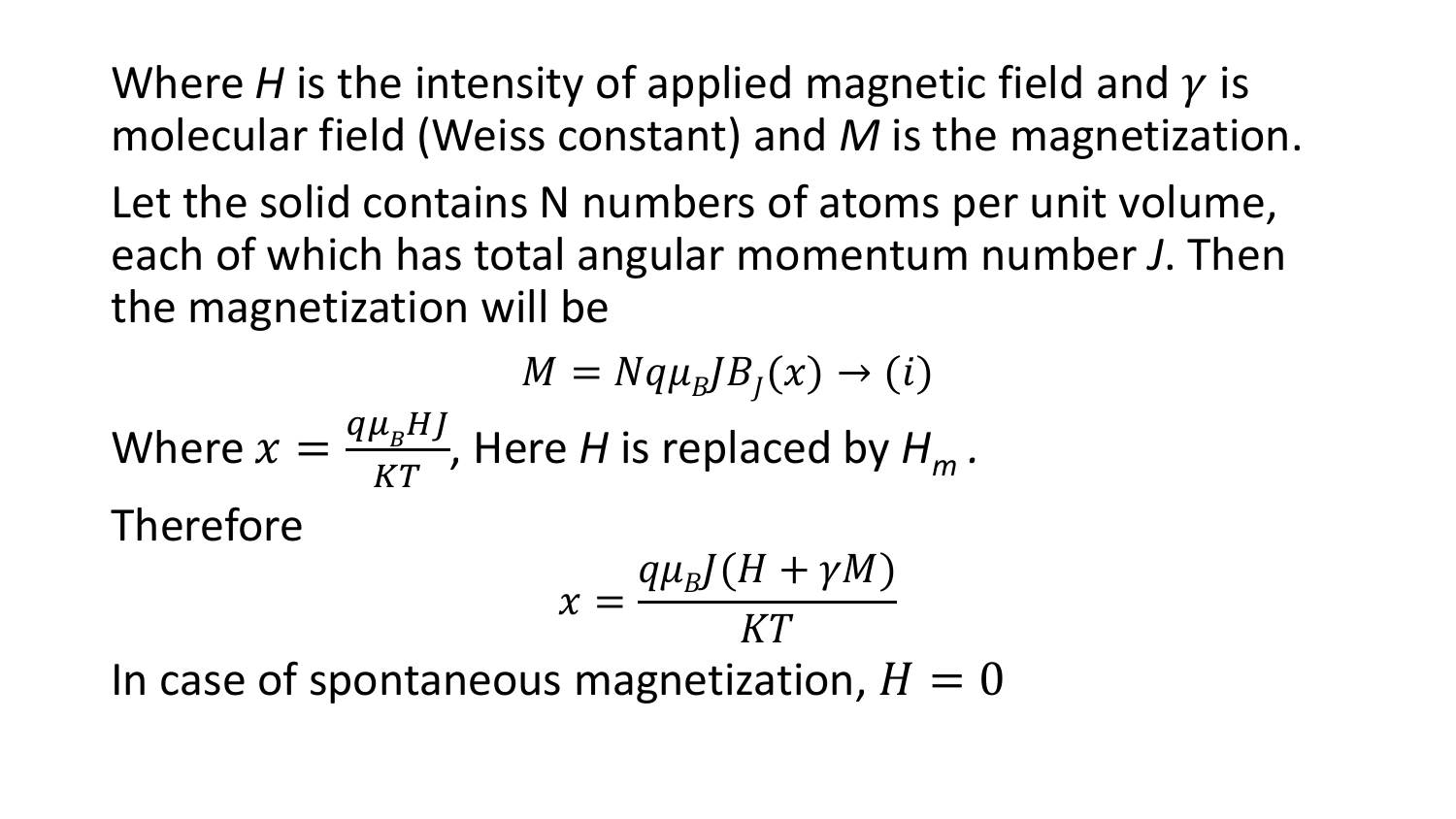$$
x = \frac{q\mu_B J \gamma M}{KT}
$$

So

$$
M = \frac{xKT}{q\mu_B J\gamma} \rightarrow (ii)
$$

Therefore *M* must satisfy both the equation (i) and (ii)

Now a graph is drawn with *M* against  $\chi$  which is shown in the  $Fig (i).$  The value of M at a given temperature will be obtained from the interaction of two curves. For  $T \geq \theta_f$ spontaneous magnetization is zero.

Only for  $T < \theta_f$  spontaneous magnetization occurs.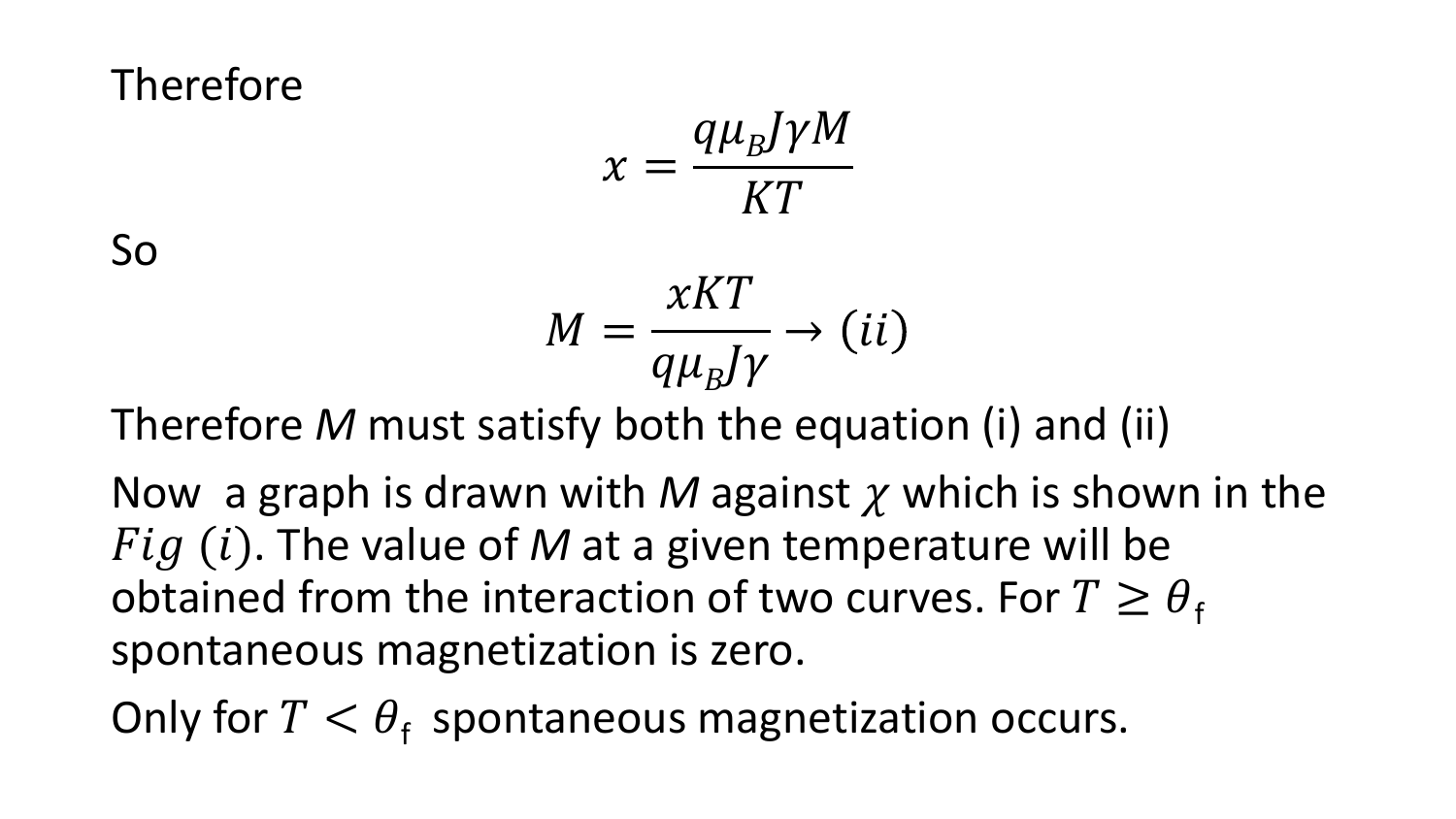The relation between the ferromagnetic Curie temperature  $\theta_{\rm f}$ and the Weiss constant  $\gamma$  is obtained in the region  $x \ll 1$ . In this case

$$
BJ(x) \cong \frac{(J+1)}{3J} \rightarrow (iii)
$$

So the tangent of the curve related to equation  $(i)$  will have a slop  $\frac{Nq\mu_{B}(J+1)}{2}$ 3 and the slop of equation  $(ii)$  is  $\frac{K\theta_f}{\sigma H}$  $q \mu_{B} J \gamma$ .

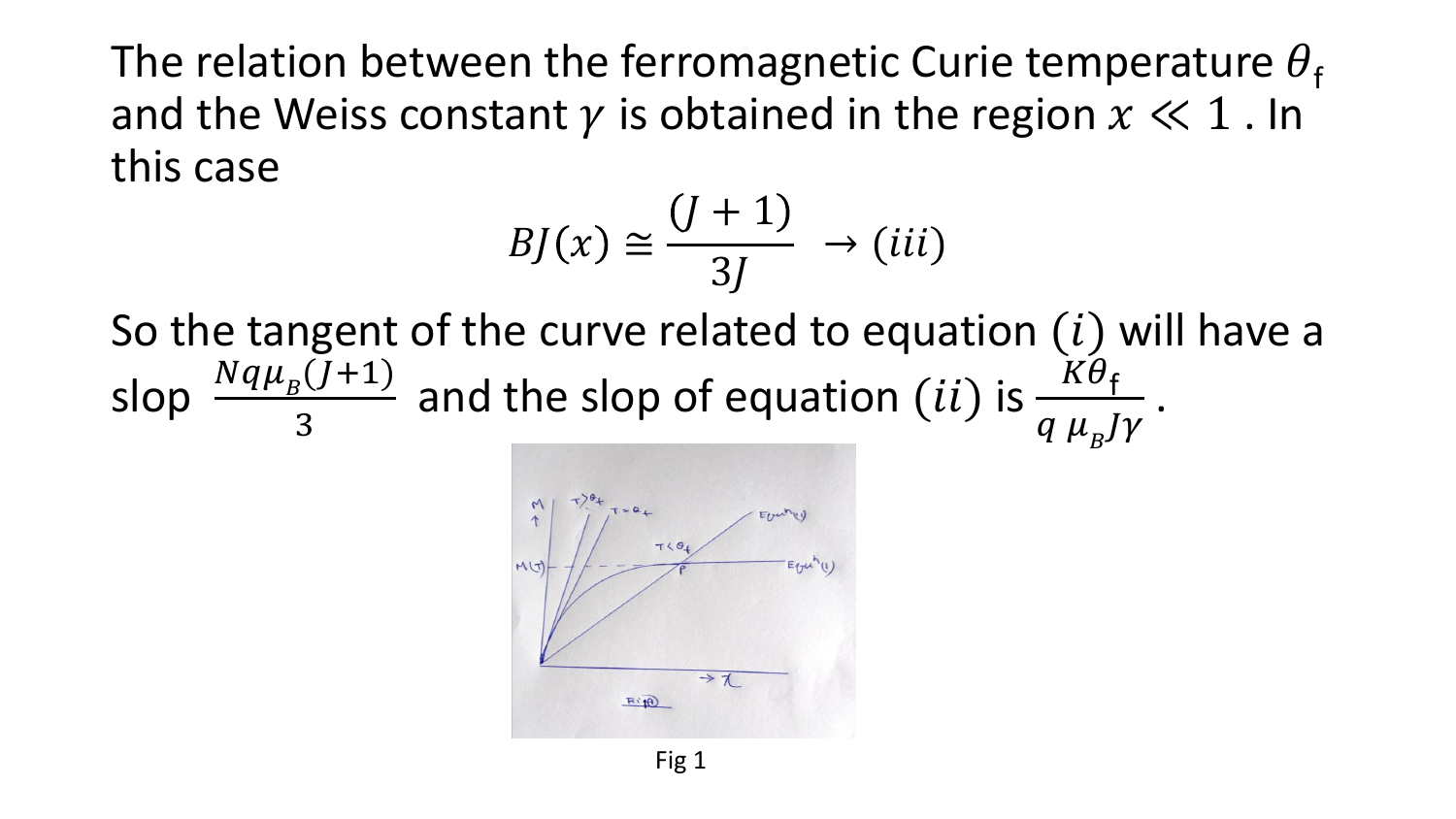$$
\frac{Nq\mu_B(J+1)}{3} = \frac{K\theta_f}{q\mu_BJ\gamma}
$$

$$
\frac{3K\theta_{\rm f}}{\gamma} = Nq^2\mu_{\rm B}^2 J(J+1) = N\mu_{\rm j}^2 \to (iv)
$$

From this relation it is seen that  $\theta_f$  is proportional to the Weiss constant  $\gamma$ . Now it is seen that for  $T > \theta_f$ , the magnetization occurs only after the application of applied magnetic field. For low fields it may be used the approximation of equation  $(iii)$ . Therefore

$$
M=\frac{Nq\mu_B(J+1)x}{3}
$$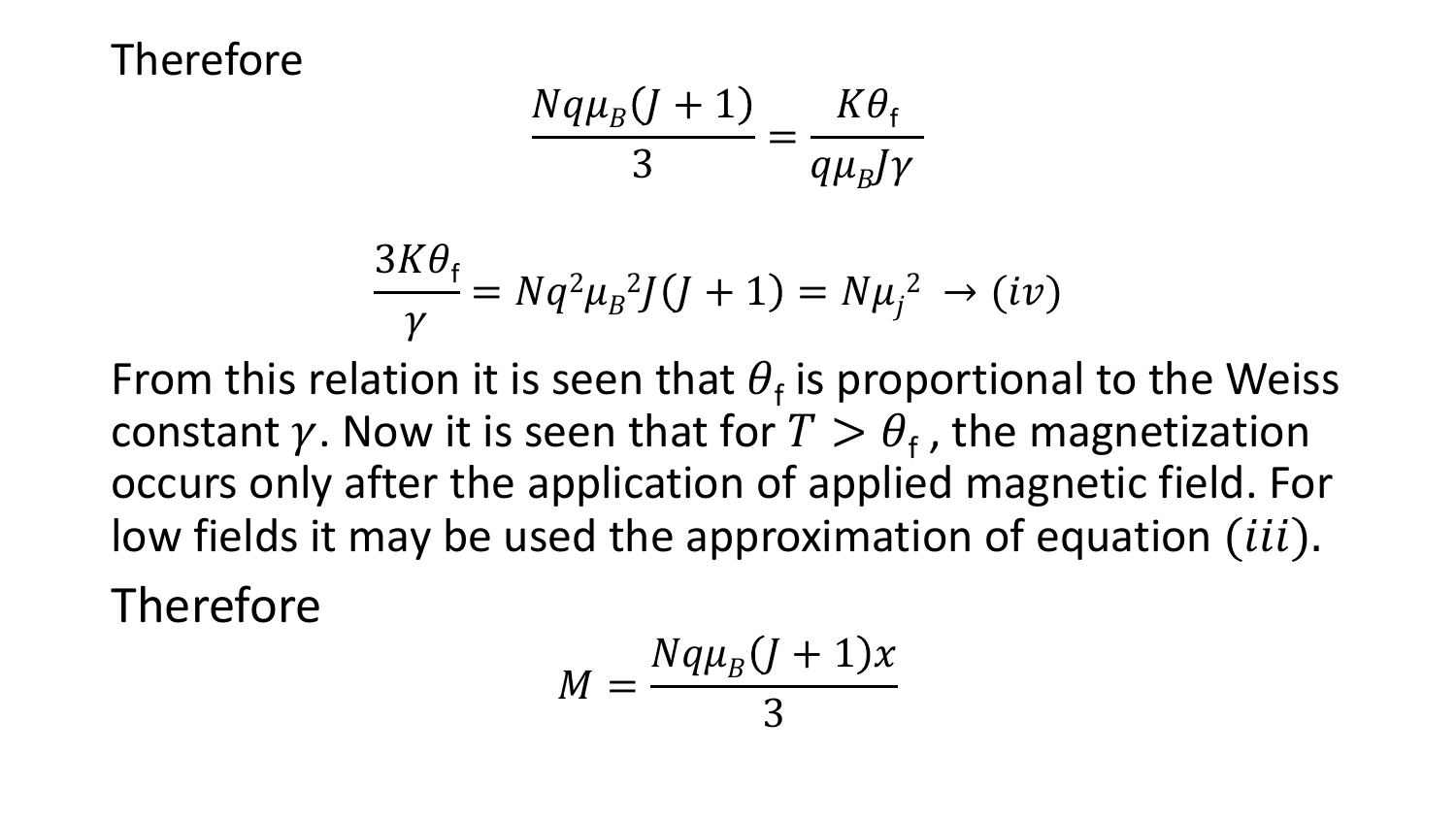$$
M = \frac{Nq\mu_B(J+1)q\mu_B(H+\gamma M)J}{3KT}
$$

$$
M = \frac{Nq^2\mu_B^2J(J+1)(H+\gamma M)}{3KT}
$$

$$
M[3KT - Nq^2\mu_B{}^2J(J+1)\gamma] = Nq^2\mu_B{}^2J(J+1)H
$$

$$
M[3KT - N\mu^2\gamma] = N\mu_j^2H
$$